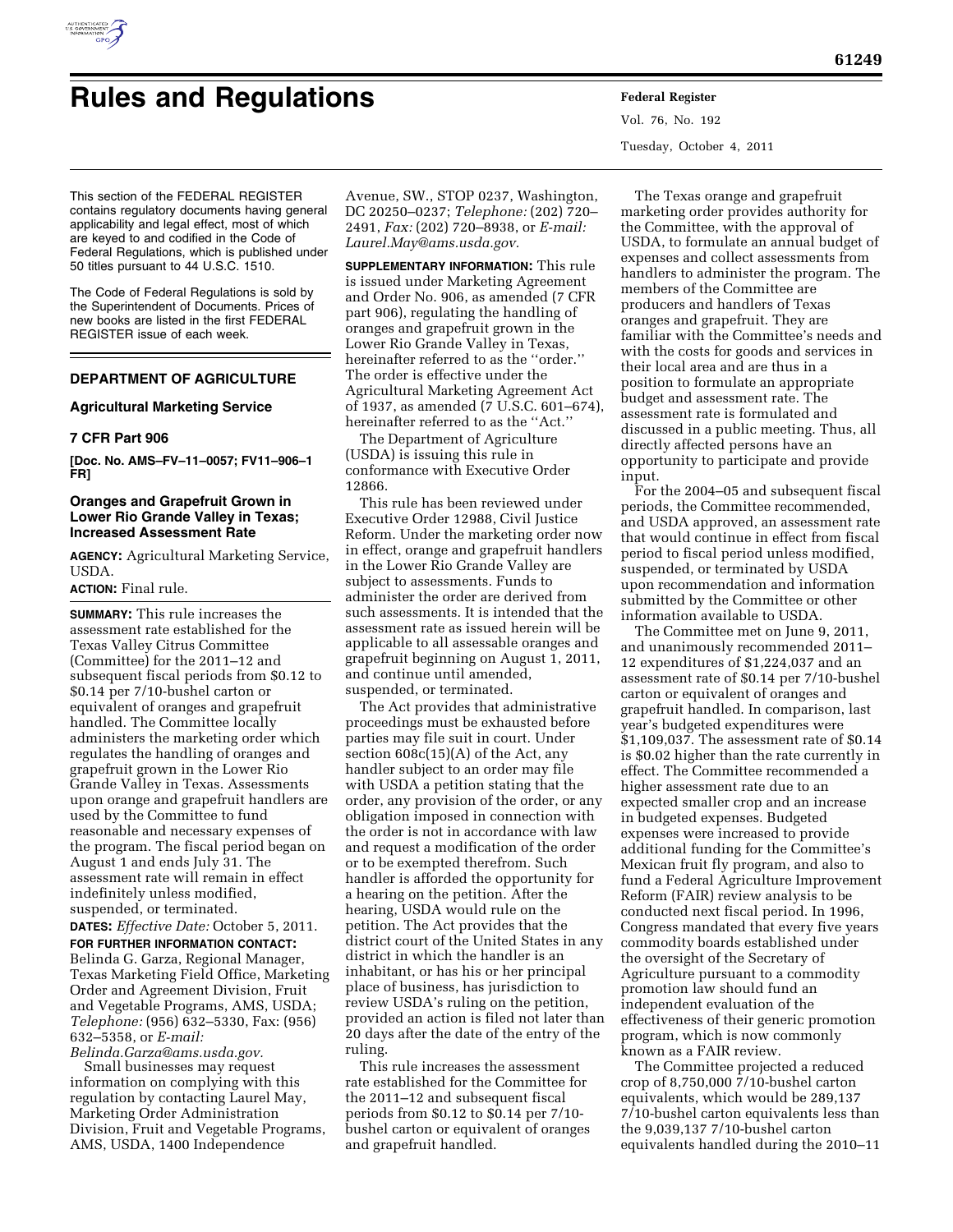fiscal period. Furthermore, due to severe cuts in the State of Texas' budget, the Texas Department of Agriculture requested the citrus industry's assistance in funding a Mexican fruit fly trapping program, which is essential to the industry's well-being. Based on a decreased crop estimate and anticipated expenditure increases, the Committee unanimously recommended that the assessment rate of \$0.12 currently in effect be increased by \$0.02. Income derived from handler assessments and interest should be adequate to cover budgeted expenses.

The major expenditures recommended by the Committee for the 2011–12 fiscal period include \$479,000 for the Mexican fruit fly support, trapping, and bait spray programs; \$425,000 for promotion; and \$250,737 for management, administration, and compliance oversight. In comparison, major expenditures for these items in 2010–11 (last fiscal period) were \$229,000, \$600,000, and \$246,737, respectively.

The assessment rate recommended by the Committee was derived by dividing anticipated expenditures by estimated shipments of Texas oranges and grapefruit. As mentioned earlier, orange and grapefruit shipments for the 2011– 12 fiscal period are estimated at 8.75 million 7/10-bushel carton equivalents, which should provide \$1,225,000 in assessment income. Income generated through the \$0.14 assessment rate and interest would be more than sufficient to meet anticipated expenses (\$1,224,037). Reserve funds at the end of 2011–12 are projected at \$283,774, well below one fiscal period's expenses, which would be within the maximum reserve amount permitted under the order (§ 906.35).

The assessment rate established in this rule will continue in effect indefinitely unless modified, suspended, or terminated by USDA upon recommendation and information submitted by the Committee or other available information.

Although this assessment rate will be in effect for an indefinite period, the Committee will continue to meet prior to or during each fiscal period to recommend a budget of expenses and consider recommendations for modification of the assessment rate. The dates and times of Committee meetings are available from the Committee or USDA. Committee meetings are open to the public and interested persons may express their views at these meetings. USDA will evaluate Committee recommendations and other available information to determine whether modification of the assessment rate is

needed. Further rulemaking will be undertaken as necessary. The Committee's 2011–12 budget and those for subsequent fiscal periods will be reviewed and, as appropriate, approved by USDA.

## **Final Regulatory Flexibility Analysis**

Pursuant to requirements set forth in the Regulatory Flexibility Act (RFA) (5 U.S.C. 601–612), the Agricultural Marketing Service (AMS) has considered the economic impact of this rule on small entities. Accordingly, AMS has prepared this final regulatory flexibility analysis.

The purpose of the RFA is to fit regulatory actions to the scale of business subject to such actions in order that small businesses will not be unduly or disproportionately burdened. Marketing orders issued pursuant to the Act, and the rules issued thereunder, are unique in that they are brought about through group action of essentially small entities acting on their own behalf.

There are approximately 177 producers of oranges and grapefruit in the production area and approximately 12 handlers subject to regulation under the marketing order. Small agricultural producers are defined by the Small Business Administration (SBA) (13 CFR 121.201) as those having annual receipts less than \$750,000, and small agricultural service firms are defined as those whose annual receipts are less than \$7,000,000.

An updated Texas citrus industry profile shows that 6 of the 12 handlers (50 percent) would be considered large businesses under SBA's definition, and the remaining 6 handlers (50 percent) would be considered small businesses. Of the approximately 177 producers within the production area, few have sufficient acreage to generate sales in excess of \$750,000. Thus, half of the handlers and the majority of producers of Texas oranges and grapefruit may be classified as small entities.

This rule increases the assessment rate established for the Committee and collected from handlers for the 2011–12 and subsequent fiscal periods from \$0.12 to \$0.14 per 7/10-bushel carton or equivalent of oranges and grapefruit. The Committee unanimously recommended 2011–12 expenditures of \$1,224,037 and an assessment rate of \$0.14 per 7/10-bushel carton or equivalent handled. The quantity of assessable oranges and grapefruit for the 2011–12 fiscal period is estimated at 8.75 million 7/10-bushel carton equivalents. Thus, the \$0.14 assessment rate should provide \$1,225,000 in

assessment income which should be sufficient to meet anticipated expenses.

The major expenditures recommended by the Committee for the 2011–12 fiscal period include \$479,000 for the Mexican Fruit Fly support, trapping, and bait spray programs; \$425,000 for promotion; and \$250,737 for management, administration, and compliance oversight. Major expenditures for these items in 2010–11 were \$229,000, \$600,000, and \$246,737, respectively.

The increased assessment rate recommended by the Committee was due to a reduced crop estimate (8.75 million 7/10-bushel carton equivalents of oranges and grapefruit), and an increase in budgeted expenditures to provide additional funding for the Mexican fruit fly program and a FAIR analysis. With anticipated assessment income of \$1,225,000, and anticipated expenditures of \$1,224,037, funds in the reserve would be kept within the maximum of one fiscal period's expenses permitted by the order (§ 906.35).

In arriving at its recommended budget, the Committee considered alternative expenditure levels based upon the relative need of the Mexican fruit fly trapping and promotion programs to the Texas citrus industry. The assessment rate of \$0.14 per 7/10 bushel carton equivalent was then determined by dividing the total recommended budget by the quantity of assessable oranges and grapefruit, estimated at 8.75 million 7/10 bushel carton equivalents for the 2011–12 fiscal period. Considering assessment revenue and interest, total revenue would be approximately \$2,463 above the anticipated expenses, which the Committee determined to be acceptable.

A review of historical information from recent seasons (2008–2010) and preliminary information pertaining to the current fiscal period indicates that the season average packinghouse door price for the 2011–12 fiscal period could likely range from \$6.24 to \$8.23 per 7/10-bushel carton equivalent of Texas oranges, and from \$10.90 to \$15.55 for Texas grapefruit. Therefore, the estimated assessment revenue for the 2011–12 fiscal period as a percentage of total grower (packinghouse door) revenue could range between 1.7 and 2.2 percent for oranges and between 0.9 and 1.3 percent for grapefruit.

This action increases the assessment obligation imposed on handlers. While assessments impose some additional costs on handlers, the costs are minimal and uniform on all handlers. Some of the additional costs may be passed on to producers. However, these costs are